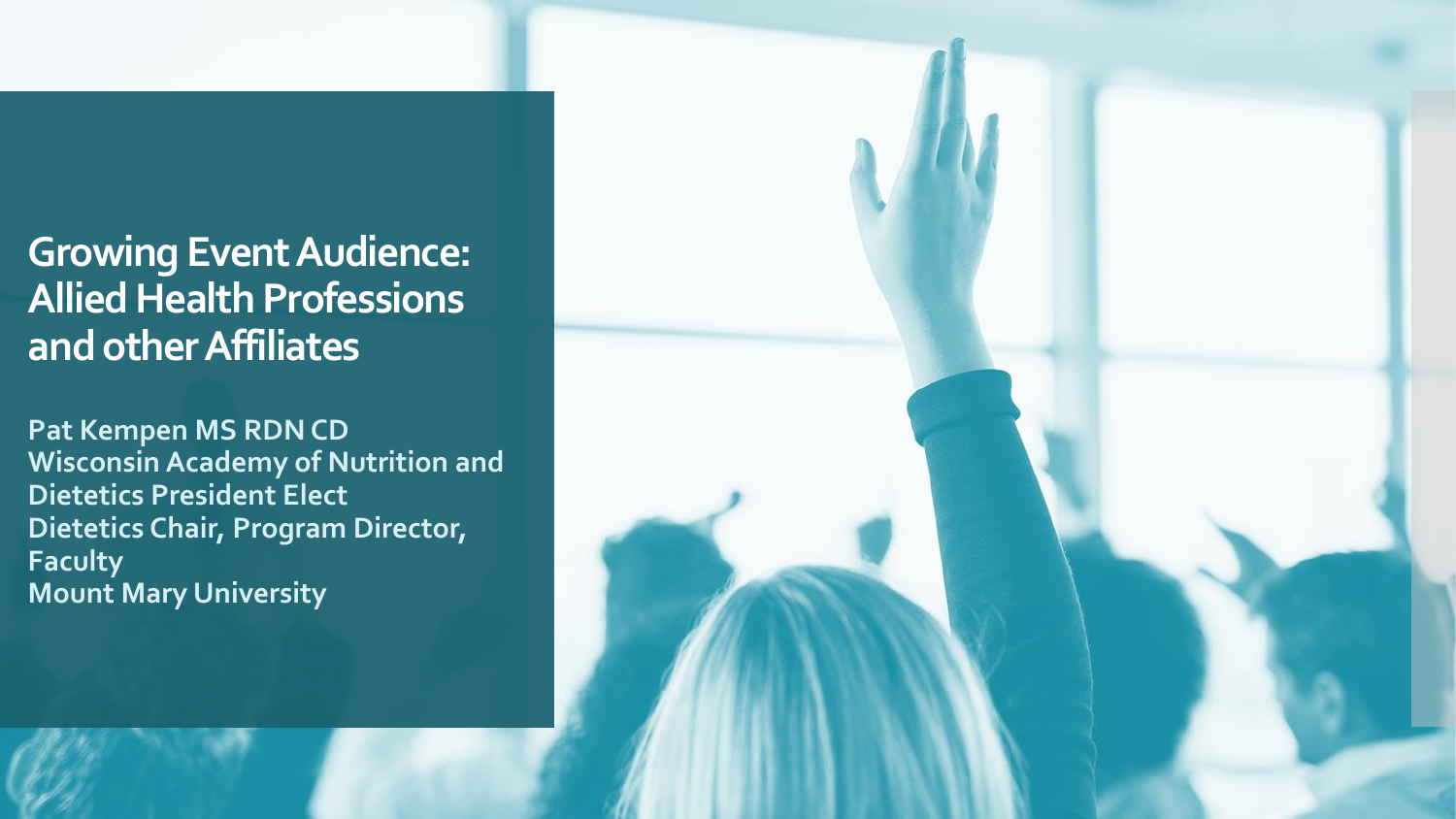## **Progress to date…**

1.WI-based allied health organizations and Academy affiliates were contacted that would have common educational and organizational interests, in order to combine efforts and provide more enriched education. Think-for RDs, for students, and interprofessional education!

2. Contacted to date were WSHA, WI-ADCES, WOTA and MAND. Methods used were event networking, colleague networking and emails after website review of leadership directory.

3. Held WOTA/WAND webinar on 12/9/2021, "Malnutrition and the Hospitalized Adult Patient: Roles of the Registered Dietitian and Occupational Therapist, Registered." Attendees: 44. Registration handled by WAND.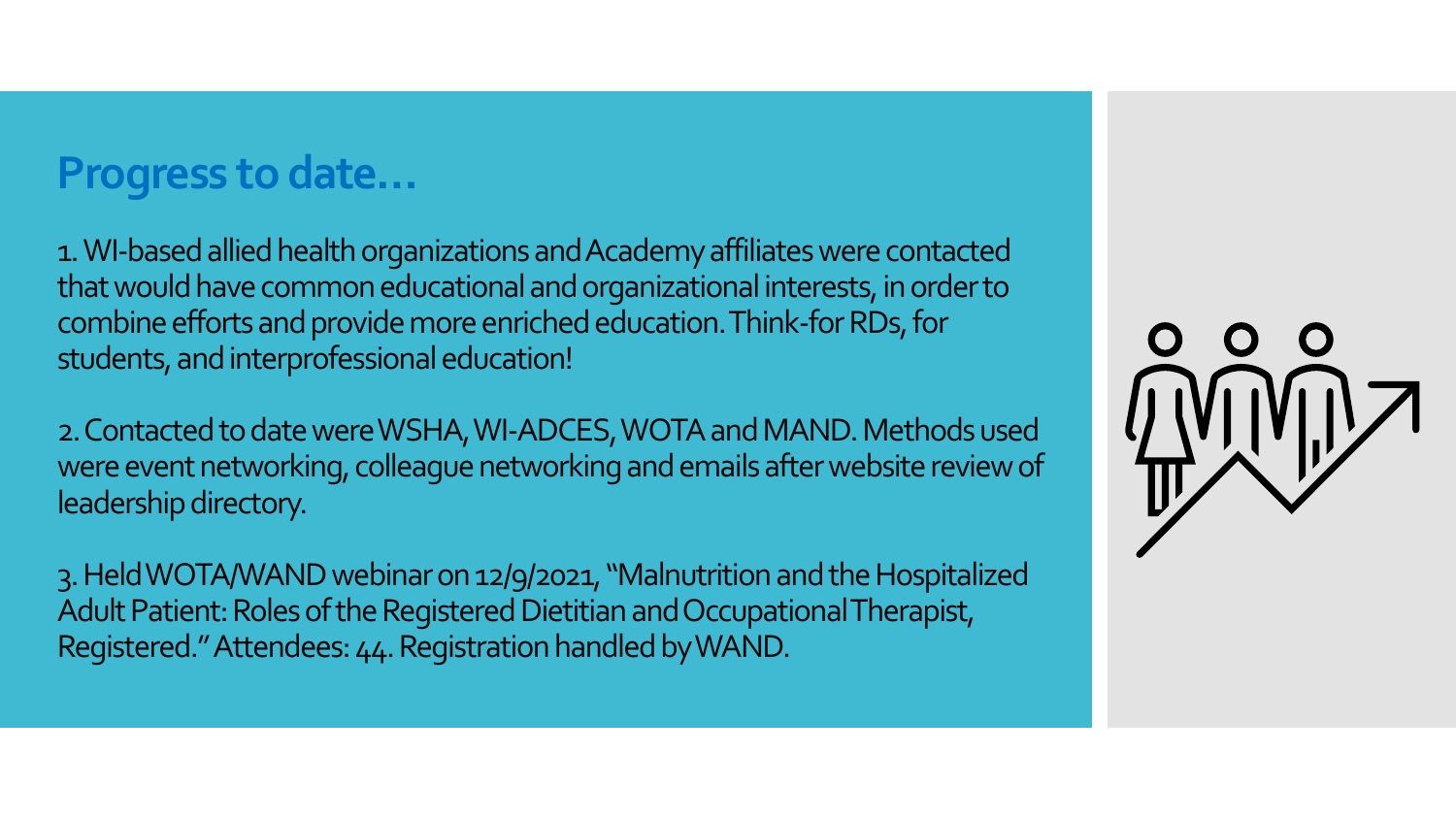## **For the Future…**

1**.** Joint webinar planned with MAND July, 2022. Topic to be determined.

2. To allow time to plan, prepare, promote and ensure success, WAND has planned 6 months in advance.

3. In-person or virtual? At this time, collaborations are virtual, but goal is in-person. An example: joint conference.